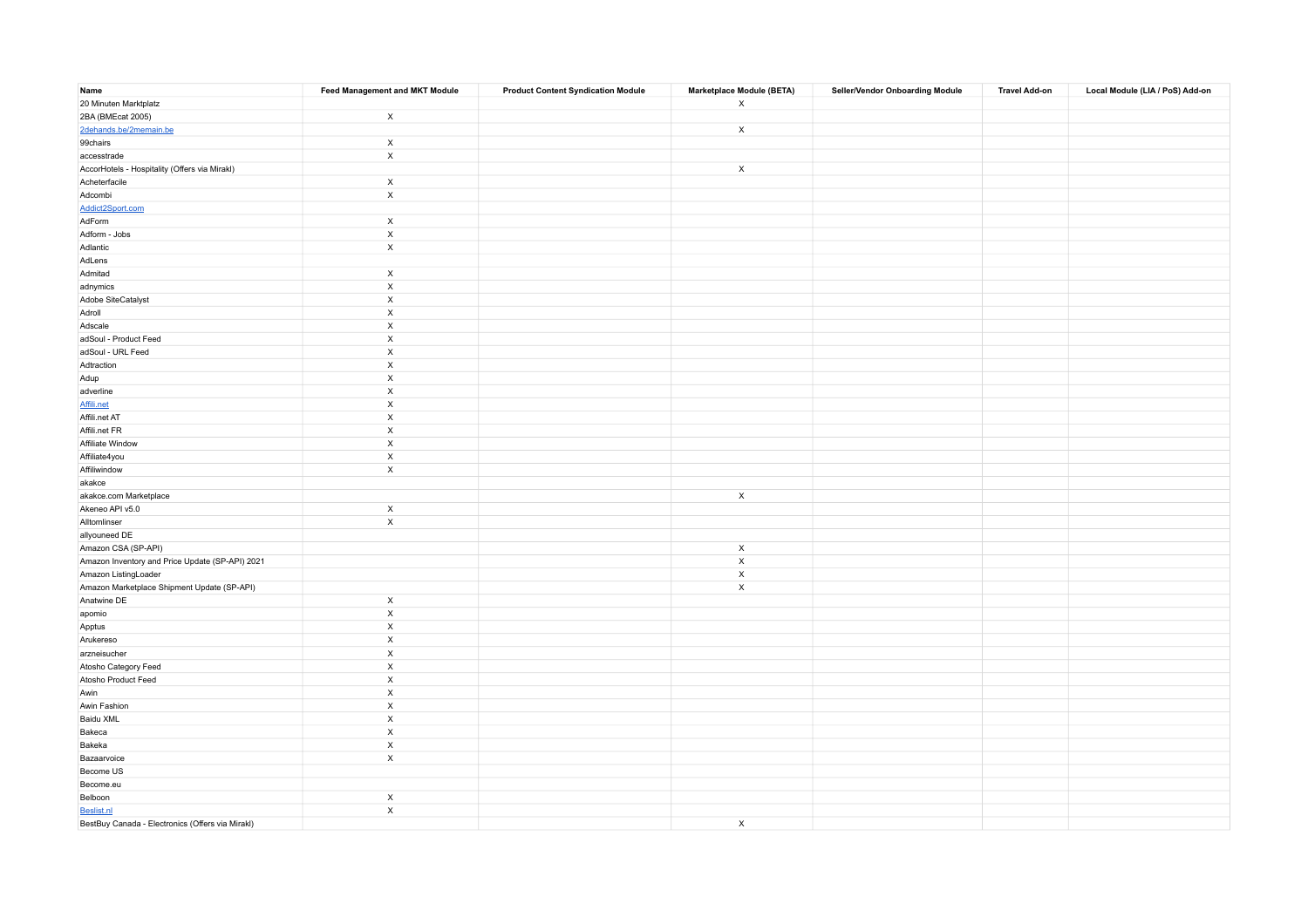| Bestcheck                                                  | $\mathsf X$                                            |                           |  |
|------------------------------------------------------------|--------------------------------------------------------|---------------------------|--|
| Bestprice.gr                                               | $\boldsymbol{\mathsf{x}}$                              |                           |  |
| Biano.nl                                                   |                                                        |                           |  |
| Big Bang Ads                                               | $\boldsymbol{\mathsf{x}}$                              |                           |  |
| Billiger.de                                                | $\mathsf X$                                            |                           |  |
| Bing Content API                                           | $\boldsymbol{\mathsf{X}}$                              |                           |  |
| Bing Local Product Inventory (LIA)                         | $\boldsymbol{\mathsf{x}}$                              |                           |  |
| <b>Bing Local Products Feed</b>                            | $\mathsf X$                                            |                           |  |
| <b>Bing Shopping</b>                                       | $\boldsymbol{\mathsf{x}}$                              |                           |  |
| Blokker - Household Equipment (Offers via Mirakl)          |                                                        | $\mathsf{X}$              |  |
| <b>Bloomreach Global</b>                                   | $\boldsymbol{\mathsf{x}}$                              |                           |  |
| <b>BMC</b>                                                 | $\mathsf{x}$                                           |                           |  |
| BMEcat 2005 - Bundled-features Approach                    | $\mathsf X$                                            |                           |  |
| BMEcat 2005 - Single-feature Approach                      | $\mathsf X$                                            |                           |  |
| bol.com Offers                                             |                                                        | $\mathsf X$               |  |
| bol.com Offers (API)                                       |                                                        | $\mathsf X$               |  |
| bol.com Product Content                                    |                                                        | $\mathsf X$               |  |
| bol.com Ship orders (API)                                  |                                                        | $\mathsf{x}$              |  |
| BorderFree                                                 |                                                        |                           |  |
| Borderfree_Custom                                          |                                                        |                           |  |
| Borderfree_Kits                                            |                                                        |                           |  |
| Boulanger - Household Electrical Goods (Offers via Mirakl) |                                                        | $\boldsymbol{\mathsf{x}}$ |  |
| BQ.sg (Bargain Queen)                                      | $\mathsf X$                                            |                           |  |
| Bronto                                                     | $\mathsf X$                                            |                           |  |
| Buscapé                                                    | $\mathsf X$                                            |                           |  |
| Buscape                                                    | $\boldsymbol{\mathsf{x}}$                              |                           |  |
| Careerbuilder                                              | $\boldsymbol{\mathsf{x}}$                              |                           |  |
| Carrefour Brazil - Food Retail (Offers via Mirakl)         |                                                        | $\boldsymbol{\mathsf{x}}$ |  |
| Carrefour Spain - Food Retail (Offers via Mirakl)          |                                                        | $\mathsf X$               |  |
| Catch Group - Flash Sales (Offers via Mirakl)              |                                                        | $\mathsf X$               |  |
| Catch Price and Inventory (AU)                             | $\boldsymbol{\mathsf{X}}$                              |                           |  |
| Catch Product Bedding (AU)                                 | $\mathsf X$                                            |                           |  |
| Catch Product Universal (AU)                               | $\times$                                               |                           |  |
| Cá»'c Cá»'c                                                | $\boldsymbol{\mathsf{X}}$                              |                           |  |
| Cdiscount API Order Status Export                          |                                                        | $\boldsymbol{\mathsf{x}}$ |  |
| <b>Cdiscount Offers</b>                                    |                                                        | $\mathsf X$               |  |
| Celebros                                                   | $\times$                                               |                           |  |
| Ceneo                                                      | $\boldsymbol{\mathsf{X}}$                              |                           |  |
| Certona Global                                             | $\mathsf X$                                            |                           |  |
| Check24                                                    | $\mathsf X$                                            |                           |  |
|                                                            | $\mathsf X$                                            |                           |  |
| Cherchons.com                                              | $\boldsymbol{\mathsf{X}}$                              |                           |  |
| Chip                                                       | $\boldsymbol{\mathsf{X}}$                              |                           |  |
| Cimri.com<br>ClickPoint                                    | $\mathsf X$                                            |                           |  |
|                                                            |                                                        |                           |  |
| Clubic                                                     | $\boldsymbol{\mathsf{X}}$<br>$\boldsymbol{\mathsf{x}}$ |                           |  |
| CNet                                                       |                                                        |                           |  |
| CNET Content Solutions - Standardized PartnerAccess Feed   | $\mathsf X$                                            |                           |  |
| Commerce-connector.com                                     | $\boldsymbol{\mathsf{X}}$                              |                           |  |
| Commerce-connector.com EN                                  | $\boldsymbol{\mathsf{x}}$                              |                           |  |
| Commission Junction (Google Style)                         | $\mathsf X$                                            |                           |  |
| Compari                                                    | $\mathsf X$                                            |                           |  |
| Comparis CH                                                | $\boldsymbol{\mathsf{x}}$                              |                           |  |
| Connectfurniture.com.au                                    |                                                        |                           |  |
| Connexity DE                                               | $\boldsymbol{\mathsf{x}}$                              |                           |  |
| Connexity EN                                               | $\mathsf X$                                            |                           |  |
| Constructor.io                                             | $\boldsymbol{\mathsf{X}}$                              |                           |  |
| Content Portal Catalog                                     | $\boldsymbol{\mathsf{x}}$                              |                           |  |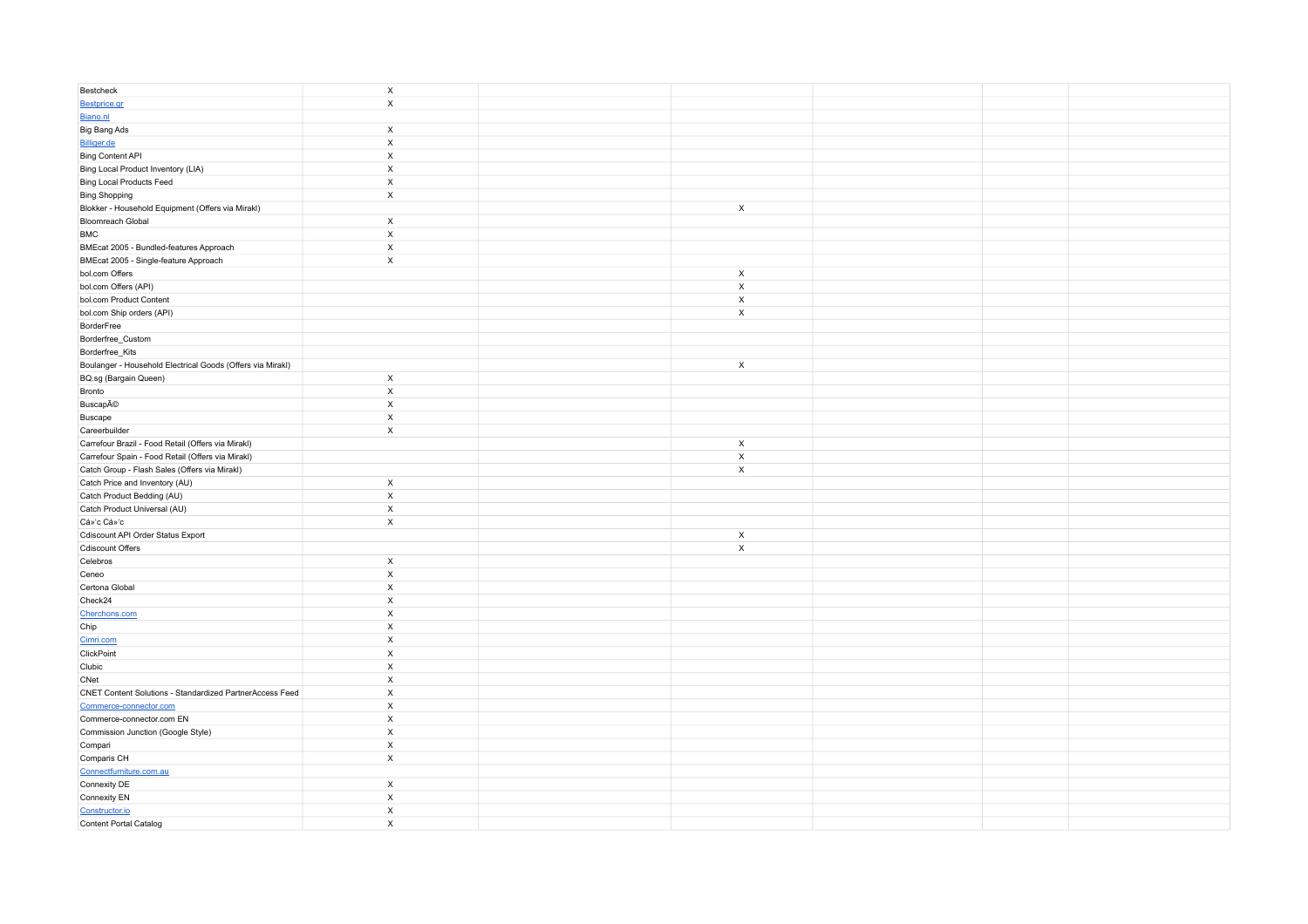| Conversant (Legacy Template)                           | $\mathsf X$               |                           |  |
|--------------------------------------------------------|---------------------------|---------------------------|--|
| Conversant Media                                       | $\mathsf X$               |                           |  |
| Convertizer                                            | $\mathsf X$               |                           |  |
| CONVERTO                                               | $\mathsf X$               |                           |  |
| Criteo (Google Style)                                  | $\mathsf X$               |                           |  |
| Crossengage                                            | X                         |                           |  |
| Curalate                                               | $\boldsymbol{\mathsf{x}}$ |                           |  |
| Dafiti                                                 |                           | $\mathsf{x}$              |  |
| Daisycon                                               | $\mathsf X$               |                           |  |
| Daisycon - Jobs                                        | $\mathsf X$               |                           |  |
| Daparto                                                | $\mathsf X$               |                           |  |
| Darty - Household Electrical Goods (Offers via Mirakl) |                           | $\boldsymbol{\mathsf{x}}$ |  |
| Daum                                                   | $\mathsf X$               |                           |  |
| dba.dk                                                 |                           |                           |  |
| DealNews                                               | $\boldsymbol{\mathsf{x}}$ |                           |  |
| Der-Preis-Jäger.de                                     | $\mathsf X$               |                           |  |
| DHD24                                                  | $\boldsymbol{\mathsf{x}}$ |                           |  |
| Digitec Galaxus - Eigenschaften DE (updated)           |                           | $\mathsf X$               |  |
| Digitec Galaxus - Eigenschaften EN (updated)           |                           | X                         |  |
| Digitec Galaxus - Eigenschaften FR (updated)           |                           | $\mathsf X$               |  |
| Digitec Galaxus - Eigenschaften IT (updated)           |                           | $\mathsf X$               |  |
| Digitec Galaxus - Stammdaten                           |                           | $\pmb{\chi}$              |  |
| Digitec Galaxus - Verfügbarkeit und Preis              |                           | X                         |  |
| Digitec Galaxus - Zubehör                              |                           | $\mathsf X$               |  |
| Discounto                                              | $\boldsymbol{\mathsf{x}}$ |                           |  |
| Domodi                                                 |                           |                           |  |
| Domodi XML                                             |                           |                           |  |
| Dooyoo.com                                             | $\mathsf X$               |                           |  |
| Double.net                                             | $\boldsymbol{\mathsf{X}}$ |                           |  |
| DoubleClick Studio                                     | $\mathsf X$               |                           |  |
| Dynamic Product Ads for Snapchat                       | $\boldsymbol{\mathsf{x}}$ |                           |  |
| E.Leclerc - Food Retail (Offers via Mirakl)            |                           | $\mathsf X$               |  |
| eBay Commerce Network DE                               | $\boldsymbol{\mathsf{X}}$ |                           |  |
| eBay Commerce Network FR                               | $\mathsf X$               |                           |  |
| eBay Commerce Network UK                               | $\mathsf X$               |                           |  |
| eBay Devzone                                           |                           |                           |  |
| eBay EEMS                                              |                           |                           |  |
| eBay Enterprise Affiliate Network - US                 | $\boldsymbol{\mathsf{x}}$ |                           |  |
| eBay Marketplace                                       |                           | X                         |  |
| eBay Marketplace - Product Feed                        |                           | $\mathsf X$               |  |
| eBay Marketplace - Shipping Notification               |                           | $\mathsf X$               |  |
| eBay Marketplace - with Delta                          |                           | $\mathsf X$               |  |
| eBay Marketplace Motors with Delta                     |                           | $\mathsf X$               |  |
| eBay Viasync                                           |                           |                           |  |
| Econda - Categoryfeed                                  | $\mathsf X$               |                           |  |
| Econda - Productfeed                                   | $\boldsymbol{\mathsf{X}}$ |                           |  |
| Edelight                                               |                           |                           |  |
| Effiliation                                            | $\mathsf X$               |                           |  |
| Effinity                                               | $\mathsf X$               |                           |  |
| El Corte Ingles - Department Store (Offers via Mirakl) |                           | $\mathsf X$               |  |
| Elkjop - Electronics (Offers via Mirakl)               |                           | $\mathsf X$               |  |
| Emarsys                                                | $\mathsf{x}$              |                           |  |
| Empora                                                 |                           |                           |  |
| Eperflex                                               | $\mathsf X$               |                           |  |
| ETIM-7.0 Classification                                | $\mathsf X$               |                           |  |
| ETIM-8.0 Classification                                | X                         |                           |  |
| EuroAds                                                | $\mathsf X$               |                           |  |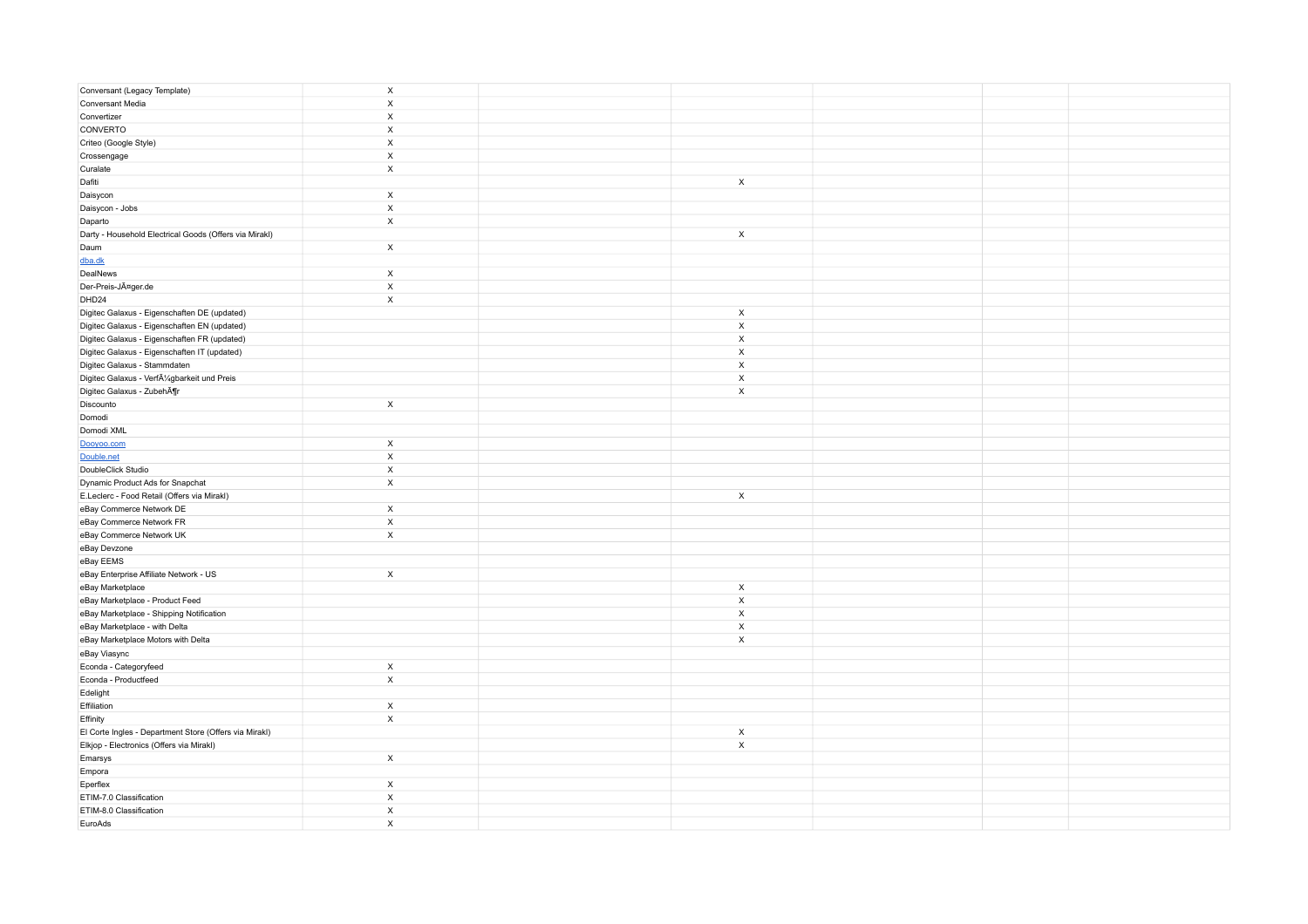| eVendi                                                                                                 | $\mathsf X$  |                           |                           |  |
|--------------------------------------------------------------------------------------------------------|--------------|---------------------------|---------------------------|--|
| Everysize                                                                                              | X            |                           |                           |  |
| Everysize Status-Feed                                                                                  | $\mathsf X$  |                           |                           |  |
| <b>Excel Export</b>                                                                                    |              | $\boldsymbol{\mathsf{X}}$ |                           |  |
| EZ-Base (Data Pool) - Updated                                                                          | $\mathsf X$  |                           |                           |  |
| Facebook - Automotive Inventory Ads                                                                    | X            |                           |                           |  |
| Facebook Commerce Orders Cancellations                                                                 |              |                           | $\boldsymbol{\mathsf{x}}$ |  |
| Facebook Commerce Orders Fulfilment                                                                    |              |                           | $\mathsf X$               |  |
| Facebook Dynamic Ads                                                                                   | X            |                           |                           |  |
| Facebook Dynamic Ads (Delta Upload)                                                                    | $\mathsf X$  |                           |                           |  |
| Facebook Dynamic Ads for Travel - Destination Feed                                                     | X            |                           |                           |  |
| Facebook Dynamic Ads for Travel - Flight Feed                                                          | $\mathsf X$  |                           |                           |  |
| Facebook Dynamic Ads for Travel - Hotel Feed                                                           | $\mathsf X$  |                           |                           |  |
| Facebook Dynamic Ads for Travel - Hotel Room and Pricing F                                             | $\mathsf X$  |                           |                           |  |
| Facebook Dynamic Ads Video                                                                             | $\mathsf X$  |                           |                           |  |
| Facebook Enhanced Product Catalog - Accessories                                                        |              |                           | X                         |  |
| Facebook Enhanced Product Catalog - Baby Feeding                                                       |              |                           | X                         |  |
| Facebook Enhanced Product Catalog - Baby Transport                                                     |              |                           | X                         |  |
| Facebook Enhanced Product Catalog - Beauty                                                             |              |                           | X                         |  |
| Facebook Enhanced Product Catalog - Bedding                                                            |              |                           | X                         |  |
| Facebook Enhanced Product Catalog - Cameras                                                            |              |                           | X                         |  |
| Facebook Enhanced Product Catalog - Cell Phones & Smart Watches                                        |              |                           | X                         |  |
| Facebook Enhanced Product Catalog - Cleaning Supplies                                                  |              |                           | X                         |  |
| Facebook Enhanced Product Catalog - Clothing                                                           |              |                           | X                         |  |
| Facebook Enhanced Product Catalog - Clothing Accessories                                               |              |                           | X                         |  |
| Facebook Enhanced Product Catalog - Computer & Tablets                                                 |              |                           | X                         |  |
| Facebook Enhanced Product Catalog - Diapering & Potty Training                                         |              |                           | X                         |  |
| Facebook Enhanced Product Catalog - Furniture                                                          |              |                           | X                         |  |
| Facebook Enhanced Product Catalog - Health                                                             |              |                           | X                         |  |
| Facebook Enhanced Product Catalog - Home Goods                                                         |              |                           | $\mathsf{x}$              |  |
| Facebook Enhanced Product Catalog - Jewelry                                                            |              |                           | X                         |  |
| Facebook Enhanced Product Catalog - Large Appliances                                                   |              |                           | X                         |  |
|                                                                                                        |              |                           | X                         |  |
| Facebook Enhanced Product Catalog - Nursery<br>Facebook Enhanced Product Catalog - Printers & Scanners |              |                           | X                         |  |
|                                                                                                        |              |                           | X                         |  |
| Facebook Enhanced Product Catalog - Projectors                                                         |              |                           | X                         |  |
| Facebook Enhanced Product Catalog - Shoes & Footwear                                                   |              |                           | X                         |  |
| Facebook Enhanced Product Catalog - Software                                                           |              |                           | X                         |  |
| Facebook Enhanced Product Catalog - Toys                                                               |              |                           |                           |  |
| Facebook Enhanced Product Catalog - TVs & Monitors                                                     |              |                           | X<br>$\pmb{\chi}$         |  |
| Facebook Enhanced Product Catalog - Video Game Consoles & Video Games                                  |              |                           |                           |  |
| Facebook Enhanced Product Catalog - Watches                                                            |              |                           | X                         |  |
| Facebook Localized Catalog - Country Feed                                                              | $\mathsf{X}$ |                           |                           |  |
| Facebook Localized Catalog - Language Feed                                                             | X            |                           |                           |  |
| Facebook Real Estate                                                                                   | $\mathsf X$  |                           |                           |  |
| Factfinder                                                                                             | X            |                           |                           |  |
| Fashiola                                                                                               | X            |                           |                           |  |
| Fashion.de                                                                                             |              |                           | $\mathsf{x}$              |  |
| Fashionchick                                                                                           |              |                           |                           |  |
| Fashionchick NL                                                                                        |              |                           |                           |  |
| Fashionhype                                                                                            |              |                           |                           |  |
| fashionlane.de                                                                                         |              |                           |                           |  |
| Feedeo                                                                                                 | $\mathsf X$  |                           |                           |  |
| Finch                                                                                                  | $\mathsf X$  |                           |                           |  |
| Findologic                                                                                             | X            |                           |                           |  |
| Fitanalytics.com                                                                                       | $\mathsf X$  |                           |                           |  |
| Fnac API - Stock and Price                                                                             |              |                           | $\mathsf{x}$              |  |
| Focus Online                                                                                           | X            |                           |                           |  |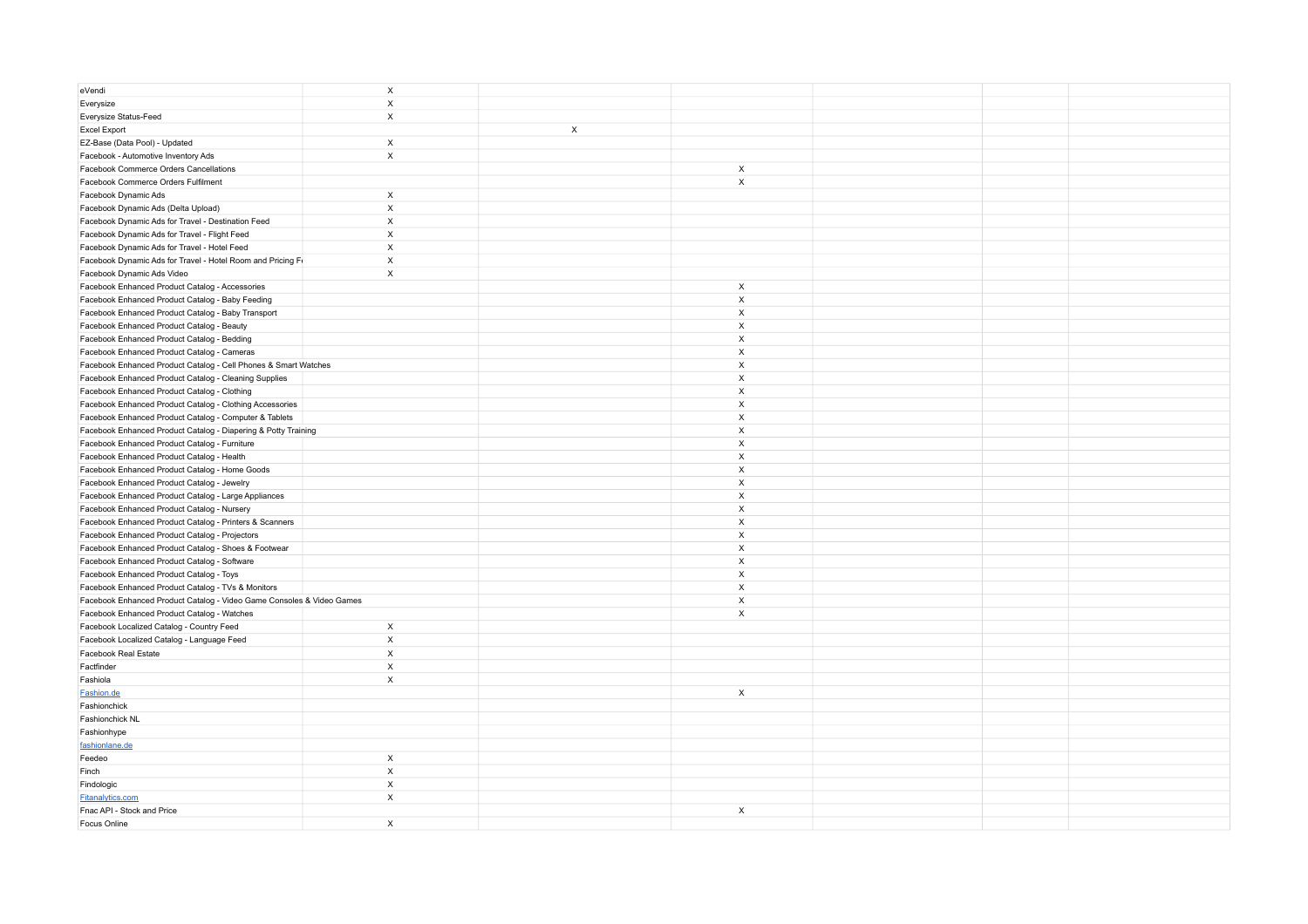| Fruugo                                                     |                           |                           |  |  |
|------------------------------------------------------------|---------------------------|---------------------------|--|--|
| Galeries Lafayette - Department Store (Offers via Mirakl)  |                           | $\boldsymbol{\mathsf{x}}$ |  |  |
| Game - Multimedia/ Video Games                             |                           |                           |  |  |
| gartenxxl.de / plus.de                                     |                           |                           |  |  |
| Geizhals AT                                                | $\mathsf X$               |                           |  |  |
| Geizhals DE                                                | $\boldsymbol{\mathsf{X}}$ |                           |  |  |
| Geizkragen.de                                              | $\boldsymbol{\mathsf{X}}$ |                           |  |  |
| gelirortaklari.com                                         | $\boldsymbol{\mathsf{X}}$ |                           |  |  |
| Getprice.at                                                | $\mathsf X$               |                           |  |  |
| Getprice.ch                                                | $\mathsf X$               |                           |  |  |
| Getprice.de                                                | $\boldsymbol{\mathsf{X}}$ |                           |  |  |
| Google Ads (API)                                           | $\mathsf X$               |                           |  |  |
| Google Ads Ad Groups                                       | $\boldsymbol{\mathsf{x}}$ |                           |  |  |
| Google Ads Keywords                                        | $\boldsymbol{\mathsf{X}}$ |                           |  |  |
| Google AMP Pages                                           | $\boldsymbol{\mathsf{X}}$ |                           |  |  |
| Google Analytics Product Export                            | $\boldsymbol{\mathsf{X}}$ |                           |  |  |
| Google Business Center                                     | $\boldsymbol{\mathsf{x}}$ |                           |  |  |
| Google Content API for Shopping                            | $\boldsymbol{\mathsf{X}}$ |                           |  |  |
| Google Content API for Shopping (multi)                    | $\boldsymbol{\mathsf{X}}$ |                           |  |  |
| Google Dynamic Display Ads - Real Estate                   | $\boldsymbol{\mathsf{X}}$ |                           |  |  |
| Google Dynamics Display Ads - Custom                       | $\boldsymbol{\mathsf{x}}$ |                           |  |  |
| Google Dynamics Display Ads - Flights                      | $\boldsymbol{\mathsf{X}}$ |                           |  |  |
| Google Dynamics Display Ads - Hotels and rentals           | $\boldsymbol{\mathsf{X}}$ |                           |  |  |
| Google Dynamics Display Ads - Jobs                         | $\boldsymbol{\mathsf{X}}$ |                           |  |  |
| Google Dynamics Display Ads - Travel                       | $\boldsymbol{\mathsf{x}}$ |                           |  |  |
| Google Hotel Ads - Hotel List Feed                         | $\boldsymbol{\mathsf{X}}$ |                           |  |  |
| Google Hotel Ads - Hotel Metadata                          | $\boldsymbol{\mathsf{X}}$ |                           |  |  |
| Google Hotel Ads - Rooms and Availabilities                | $\boldsymbol{\mathsf{X}}$ |                           |  |  |
| Google Indexing                                            | $\boldsymbol{\mathsf{X}}$ |                           |  |  |
| Google Local Product Feed (LIA)                            | $\boldsymbol{\mathsf{X}}$ |                           |  |  |
| Google Manufacturer Center                                 | $\boldsymbol{\mathsf{X}}$ |                           |  |  |
| Google Merchant Center                                     | $\boldsymbol{\mathsf{X}}$ |                           |  |  |
| Google Merchant Promotions                                 | $\boldsymbol{\mathsf{x}}$ |                           |  |  |
| Google Product Inventory Feed (LIA)                        | $\boldsymbol{\mathsf{X}}$ |                           |  |  |
| Google Product Inventory Update                            | $\boldsymbol{\mathsf{X}}$ |                           |  |  |
| Google Product Ratings                                     | $\mathsf X$               |                           |  |  |
| Google Regional Inventory                                  |                           |                           |  |  |
| Google Regional Inventory - Regions                        |                           |                           |  |  |
| Google Spreadsheet                                         | $\mathsf X$               |                           |  |  |
| Google Video Sitemap                                       | $\boldsymbol{\mathsf{X}}$ |                           |  |  |
| Guenstiger.de                                              | $\mathsf X$               |                           |  |  |
| Guitariste.com                                             |                           |                           |  |  |
| Halebop                                                    | $\mathsf X$               |                           |  |  |
| Handys.com                                                 | $\mathsf X$               |                           |  |  |
| hardware.info(nl)                                          |                           |                           |  |  |
| HasOffer OfferXML                                          | $\mathsf X$               |                           |  |  |
| Hatch                                                      | $\boldsymbol{\mathsf{X}}$ |                           |  |  |
| Heureka.cz                                                 | $\boldsymbol{\mathsf{X}}$ |                           |  |  |
| Hinta.fi                                                   | $\boldsymbol{\mathsf{x}}$ |                           |  |  |
| hintaseuranta                                              | $\mathsf X$               |                           |  |  |
| Hitmeister                                                 | $\mathsf X$               |                           |  |  |
| Home24                                                     |                           | $\mathsf X$               |  |  |
| Houzz                                                      |                           |                           |  |  |
| Houzz AU                                                   | $\mathsf X$               |                           |  |  |
| HP Enterprise - Technology/Electronics (Offers via Mirakl) |                           | $\mathsf{x}$              |  |  |
| Hullabalook                                                | $\boldsymbol{\mathsf{X}}$ |                           |  |  |
| ICTergezocht                                               | $\boldsymbol{\mathsf{x}}$ |                           |  |  |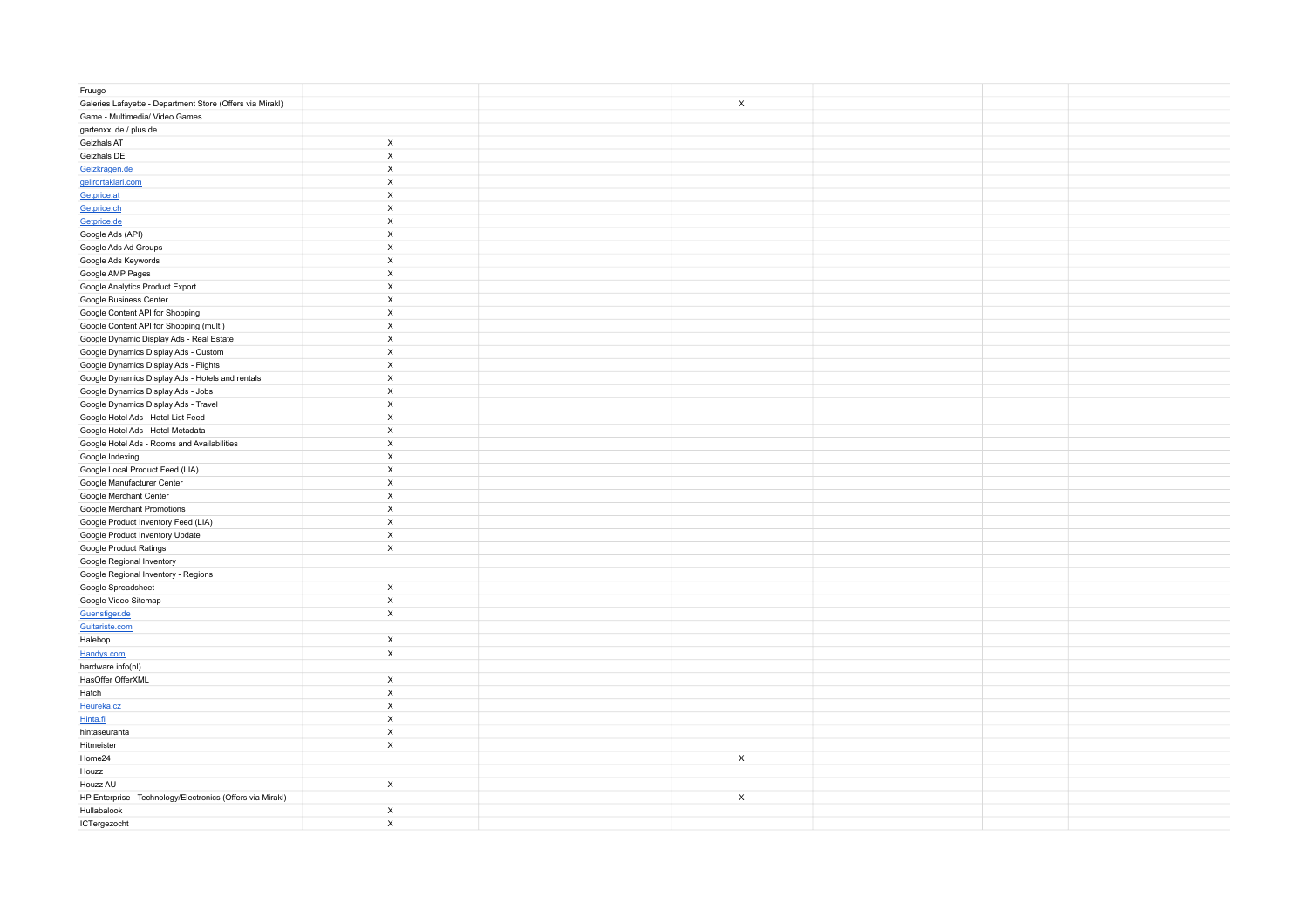| Idealo AT                                                    | $\boldsymbol{\mathsf{x}}$  |             |                           |  |  |
|--------------------------------------------------------------|----------------------------|-------------|---------------------------|--|--|
| Idealo DE                                                    | $\mathsf X$                |             |                           |  |  |
| Idealo ES                                                    | $\mathsf X$                |             |                           |  |  |
| Idealo FR                                                    | $\mathsf X$                |             |                           |  |  |
| Idealo IT                                                    | $\mathsf X$                |             |                           |  |  |
| Idealo Partner API                                           | $\mathsf X$                |             |                           |  |  |
| Idealo Partner API - Partial updates                         | $\mathsf X$                |             |                           |  |  |
| idealo UK                                                    | $\mathsf X$                |             |                           |  |  |
| Image Exporter                                               | $\mathsf X$                |             |                           |  |  |
| Immmo.at                                                     | $\mathsf X$                |             |                           |  |  |
| Impact Radius                                                | $\boldsymbol{\mathsf{X}}$  |             |                           |  |  |
| Indeed                                                       | $\mathsf X$<br>$\mathsf X$ |             |                           |  |  |
| Ingenious Technologies                                       | $\mathsf X$                |             |                           |  |  |
| Inkuiri.com<br>IntelliAd                                     | $\mathsf X$                |             |                           |  |  |
| IntermarchÃC - Food Retail                                   |                            | $\mathsf X$ |                           |  |  |
| James Edition                                                |                            |             |                           |  |  |
| Jetlore                                                      | $\mathsf{X}$               |             |                           |  |  |
| Jobat                                                        | $\mathsf X$                |             |                           |  |  |
| Jobspreader                                                  | $\mathsf{x}$               |             |                           |  |  |
| Kaufland.de marketplace (Fulfilment by API)                  |                            |             | $\boldsymbol{\mathsf{x}}$ |  |  |
| Kaufland.de marketplace (Products by API)                    |                            |             | $\mathsf X$               |  |  |
| Kaufland.de marketplace (Products by CSV) - Delta Export     |                            |             | $\boldsymbol{\mathsf{x}}$ |  |  |
| Kaufland.de marketplace (Units by API)                       |                            |             | $\boldsymbol{\mathsf{x}}$ |  |  |
| Kauftipp.ch                                                  | $\mathsf X$                |             |                           |  |  |
| Kaymu.com                                                    |                            |             |                           |  |  |
| Kelkoo                                                       | $\mathsf{X}$               |             |                           |  |  |
| Kieskeurig                                                   | $\mathsf X$                |             |                           |  |  |
| Kiyoh                                                        | $\mathsf{x}$               |             |                           |  |  |
| Kleertjes - Clothing Retail for Children (Offers via Mirakl) |                            |             | $\mathsf{x}$              |  |  |
| Klevu                                                        | $\mathsf{x}$               |             |                           |  |  |
| Kuantokusta (EN)                                             | $\mathsf X$                |             |                           |  |  |
| Kupona.de                                                    | $\mathsf{x}$               |             |                           |  |  |
| Ladenzeile.at                                                |                            |             |                           |  |  |
| Ladenzeile.de                                                |                            |             |                           |  |  |
| Lazada Vietnam                                               |                            |             |                           |  |  |
| LeGuide                                                      |                            |             |                           |  |  |
| LeGuide FR                                                   |                            |             |                           |  |  |
| LeGuide.com                                                  | $\mathsf{x}$               |             |                           |  |  |
| Lensify                                                      | $\mathsf X$                |             |                           |  |  |
| Lensshopper                                                  |                            |             |                           |  |  |
| Ligatus                                                      | $\mathsf{x}$               |             |                           |  |  |
| Liked.dk                                                     |                            |             |                           |  |  |
| LinkConnector                                                | $\mathsf{X}$               |             |                           |  |  |
| Linkedin                                                     | $\mathsf X$                |             |                           |  |  |
| LinkShare.com (Rakuten Marketing)                            | $\mathsf X$                |             |                           |  |  |
| Linkstorm                                                    | $\mathsf X$<br>$\mathsf X$ |             |                           |  |  |
| LiveClicker                                                  |                            |             |                           |  |  |
| Locafox<br>Lyst                                              | $\mathsf X$<br>$\mathsf X$ |             |                           |  |  |
|                                                              | $\boldsymbol{\mathsf{x}}$  |             |                           |  |  |
| Lytiq.de<br>Machinensucher                                   |                            |             |                           |  |  |
| Magento 2.x Orders Export                                    |                            |             | $\mathsf{x}$              |  |  |
| Magento 2.x Products (Delta Export)                          | $\mathsf{x}$               | $\mathsf X$ |                           |  |  |
| Magento 2.X Products Stock and Price (Delta Export)          | $\mathsf X$                | $\mathsf X$ |                           |  |  |
| MailPlatform                                                 | $\mathsf X$                |             |                           |  |  |
| MailPlatform v2                                              | $\mathsf{x}$               |             |                           |  |  |
|                                                              |                            |             |                           |  |  |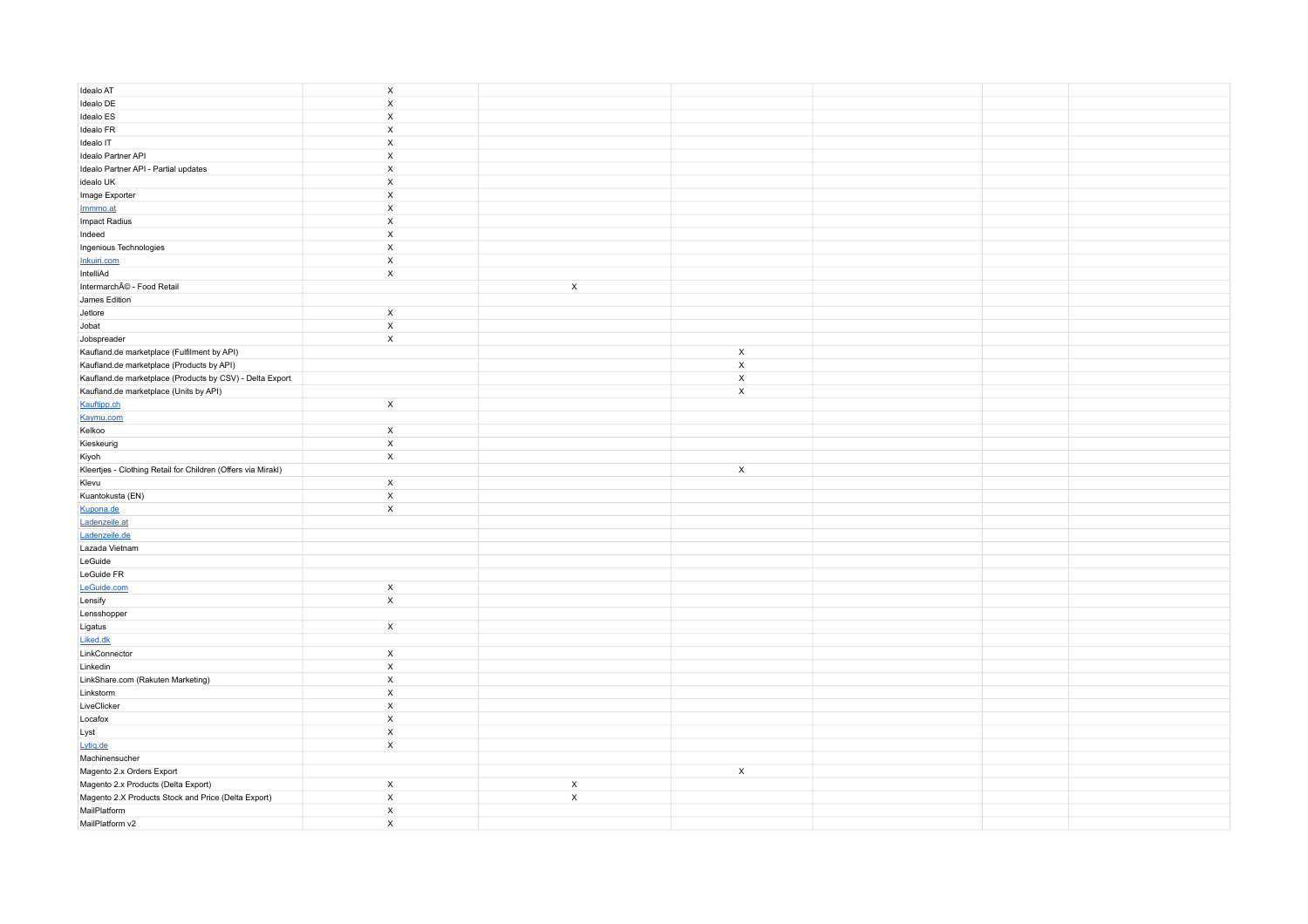| ManoMano                                             |                           | $\mathsf X$               |  |  |
|------------------------------------------------------|---------------------------|---------------------------|--|--|
| Marin: Campaign Bulksheet                            | $\mathsf X$               |                           |  |  |
| Marin: Creatives Bulksheet (Bing)                    | $\boldsymbol{\mathsf{x}}$ |                           |  |  |
| Marin: Creatives Bulksheet (Google)                  | $\mathsf X$               |                           |  |  |
| Marin: Dimension feed                                | $\mathsf X$               |                           |  |  |
| Marin: Dynamic Campaign Input                        | $\mathsf X$               |                           |  |  |
| Marin: Group Bulksheet (data from Keyword Bulksheet) | $\mathsf X$               |                           |  |  |
| Marin: Keyword Bulksheet                             | $\mathsf X$               |                           |  |  |
| Marin: Negative Bulksheet                            | $\mathsf X$               |                           |  |  |
| Marin: Placements Bulksheet                          | $\mathsf X$               |                           |  |  |
| Marin: Product Targets (for PLA)                     | $\mathsf X$               |                           |  |  |
| Markable                                             | $\mathsf X$               |                           |  |  |
| Marktplaats                                          | $\mathsf{x}$              |                           |  |  |
| maxymiser                                            | $\mathsf X$               |                           |  |  |
| medikamentepreisvergleich                            | $\mathsf X$               |                           |  |  |
| Medipreis                                            | $\mathsf X$               |                           |  |  |
| medizinfuchs                                         | $\boldsymbol{\mathsf{X}}$ |                           |  |  |
| Medpreis                                             | $\mathsf X$               |                           |  |  |
| Medvergleich                                         | $\mathsf X$               |                           |  |  |
| meetrixonline                                        | $\mathsf X$               |                           |  |  |
| MeinPaket.de                                         |                           |                           |  |  |
| Meplato                                              | $\boldsymbol{\mathsf{x}}$ |                           |  |  |
| Mercado Livre                                        |                           |                           |  |  |
| Mercateo Categories                                  |                           |                           |  |  |
| Mercateo Inventory                                   |                           |                           |  |  |
| Mercateo Products                                    |                           |                           |  |  |
| Metashopper                                          | $\mathsf{x}$              |                           |  |  |
| Meubles.fr                                           |                           |                           |  |  |
| miBaby                                               |                           |                           |  |  |
| Mifitto.de                                           | $\boldsymbol{\mathsf{x}}$ |                           |  |  |
| MilanStyle                                           |                           |                           |  |  |
| Mirakl - Price and Availabilities                    |                           | $\mathsf{x}$              |  |  |
| Mirakl Shipping Notification                         |                           | $\mathsf X$               |  |  |
| Mitula                                               | $\mathsf X$               |                           |  |  |
| Moebel.de                                            |                           | $\boldsymbol{\mathsf{x}}$ |  |  |
| Moebel.de Bidding DE                                 |                           | $\mathsf X$               |  |  |
| Moebel.de Bidding FR                                 |                           | $\boldsymbol{\mathsf{x}}$ |  |  |
| Moebel24.de                                          |                           |                           |  |  |
| Moebel24.de (Legacy Template)                        |                           |                           |  |  |
| Monechelle.fr                                        |                           |                           |  |  |
| Monetate                                             | $\mathsf X$               |                           |  |  |
| Monsterboard                                         | $\mathsf X$               |                           |  |  |
| Moviles                                              | $\boldsymbol{\mathsf{x}}$ |                           |  |  |
| mybestbrands                                         |                           |                           |  |  |
| Myhomeshopping.nl                                    |                           |                           |  |  |
| Naver                                                | $\boldsymbol{\mathsf{X}}$ |                           |  |  |
| netaffiliation                                       | $\mathsf X$               |                           |  |  |
| Neteven.com                                          |                           |                           |  |  |
| NetSlave                                             | $\mathsf X$               |                           |  |  |
| Netzshopping                                         | $\mathsf X$               |                           |  |  |
| NeverBlue.com                                        | $\mathsf X$               |                           |  |  |
| NewEgg                                               | $\mathsf X$               |                           |  |  |
| Nextag.com                                           | $\boldsymbol{\mathsf{x}}$ |                           |  |  |
| NextperformanceRetargeting                           | $\boldsymbol{\mathsf{X}}$ |                           |  |  |
| nokaut.pl                                            | $\mathsf X$               |                           |  |  |
| $OEMsTrace$                                          | $\mathsf X$               |                           |  |  |
| Office Depot - Office Supplies (Offers via Mirakl)   |                           | $\mathsf{x}$              |  |  |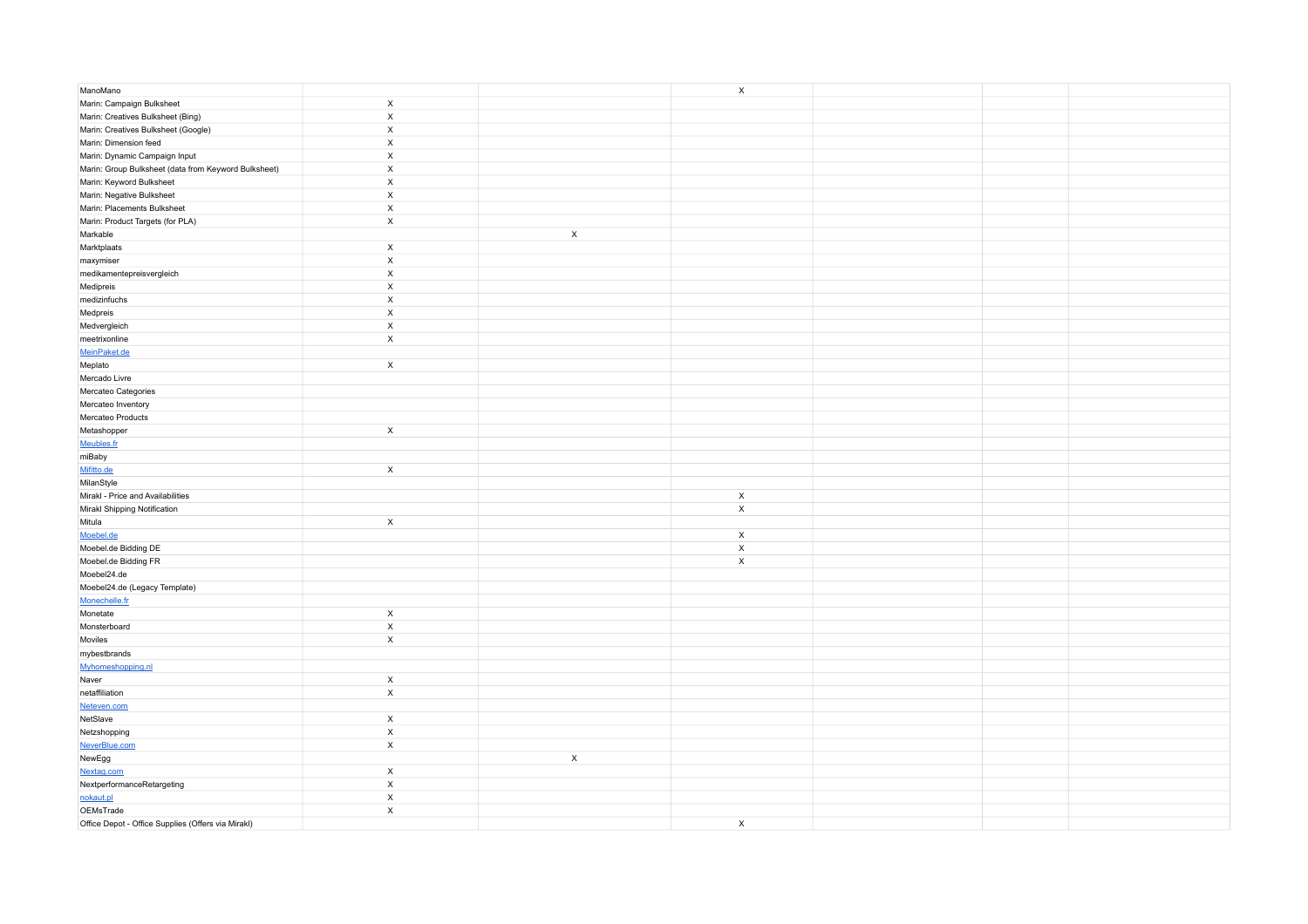| Okazje.pl                                                 | $\boldsymbol{\mathsf{x}}$                |              |  |  |
|-----------------------------------------------------------|------------------------------------------|--------------|--|--|
| Olapic                                                    | $\boldsymbol{\mathsf{X}}$                |              |  |  |
| Olapic (category/product)                                 | $\boldsymbol{\mathsf{X}}$                |              |  |  |
| OMG(Affiliate)                                            | $\mathsf X$                              |              |  |  |
| OMGpm.com                                                 | $\mathsf X$                              |              |  |  |
| OpenSky                                                   |                                          |              |  |  |
| Oracle Responsys                                          | $\mathsf X$                              |              |  |  |
| OutdoorDeals.de                                           | $\boldsymbol{\mathsf{x}}$                |              |  |  |
| Pangora                                                   | $\mathsf X$                              |              |  |  |
| Partner-ads.dk                                            | $\mathsf X$                              |              |  |  |
| Partner-Ads.dk 2nd                                        | $\boldsymbol{\mathsf{X}}$                |              |  |  |
| Partnerize                                                | $\mathsf X$                              |              |  |  |
| Peerius                                                   | $\mathsf X$                              |              |  |  |
| Pepperjam                                                 | $\boldsymbol{\mathsf{X}}$                |              |  |  |
| Perfect Audience                                          | $\mathsf X$                              |              |  |  |
| Petzl                                                     | $\mathsf X$                              |              |  |  |
| Pharmedistore - Pharmacy (Offers via Mirakl)              |                                          | $\mathsf{x}$ |  |  |
| Pinterest Shopping                                        | $\mathsf X$                              |              |  |  |
| Pixibo                                                    | $\mathsf X$                              |              |  |  |
| Polyvore.com                                              |                                          |              |  |  |
| PowerChord Brand Content Pages                            | $\mathsf X$                              |              |  |  |
| PowerChord Carousel Slides                                | $\boldsymbol{\mathsf{X}}$                |              |  |  |
| PowerChord Category                                       | $\mathsf X$                              |              |  |  |
| PowerChord Content Export                                 | $\boldsymbol{\mathsf{x}}$                |              |  |  |
| PowerChord Eligibility                                    | $\mathsf X$                              |              |  |  |
| PowerChord Master Template                                | $\mathsf X$                              |              |  |  |
| PowerChord Product                                        | $\boldsymbol{\mathsf{X}}$                |              |  |  |
| PowerChord Variant                                        | $\mathsf X$                              |              |  |  |
| Preis.de                                                  | $\mathsf X$                              |              |  |  |
| Preisroboter                                              | $\boldsymbol{\mathsf{X}}$                |              |  |  |
| preissuchmaschine.de                                      | $\mathsf X$                              |              |  |  |
| Preistipp                                                 | $\boldsymbol{\mathsf{X}}$                |              |  |  |
| Preisvergleich.at                                         | $\boldsymbol{\mathsf{x}}$                |              |  |  |
| Preisvergleich.ch                                         | $\mathsf X$                              |              |  |  |
| Preisvergleich.org                                        | $\mathsf X$                              |              |  |  |
| PreLoved                                                  |                                          |              |  |  |
| Premià re Vision - Apparel & Clothing (Offers via Mirakl) |                                          | $\mathsf{x}$ |  |  |
| Pricearea.com                                             |                                          |              |  |  |
| Pricebook                                                 | $\mathsf X$<br>$\boldsymbol{\mathsf{X}}$ |              |  |  |
| pricegrabber<br>Pricemania.sk                             | $\mathsf X$                              |              |  |  |
| PriceMinister Fashion                                     | $\mathsf X$                              |              |  |  |
| PriceMinister Sport                                       | $\boldsymbol{\mathsf{X}}$                |              |  |  |
| PricePanda                                                | $\mathsf X$                              |              |  |  |
| Pricerunner                                               | $\boldsymbol{\mathsf{x}}$                |              |  |  |
| Pricesearcher                                             | $\boldsymbol{\mathsf{X}}$                |              |  |  |
| PriceShape                                                | $\mathsf X$                              |              |  |  |
| PriceSpy UK                                               | $\boldsymbol{\mathsf{X}}$                |              |  |  |
| Priceza.com                                               | $\mathsf{x}$                             |              |  |  |
| Prijsvergelijk.nl                                         | $\mathsf X$                              |              |  |  |
| Prisguiden.no                                             | $\mathsf X$                              |              |  |  |
| Prisjakt                                                  | $\mathsf X$                              |              |  |  |
| Privalia - Flash Sales (Offers via Mirakl)                |                                          | $\mathsf{x}$ |  |  |
| Public-IdAOes FR                                          | $\mathsf X$                              |              |  |  |
| Publitas                                                  | $\mathsf X$                              |              |  |  |
| pureshopping                                              | $\boldsymbol{\mathsf{X}}$                |              |  |  |
| QDC_Zanox                                                 | $\boldsymbol{\mathsf{x}}$                |              |  |  |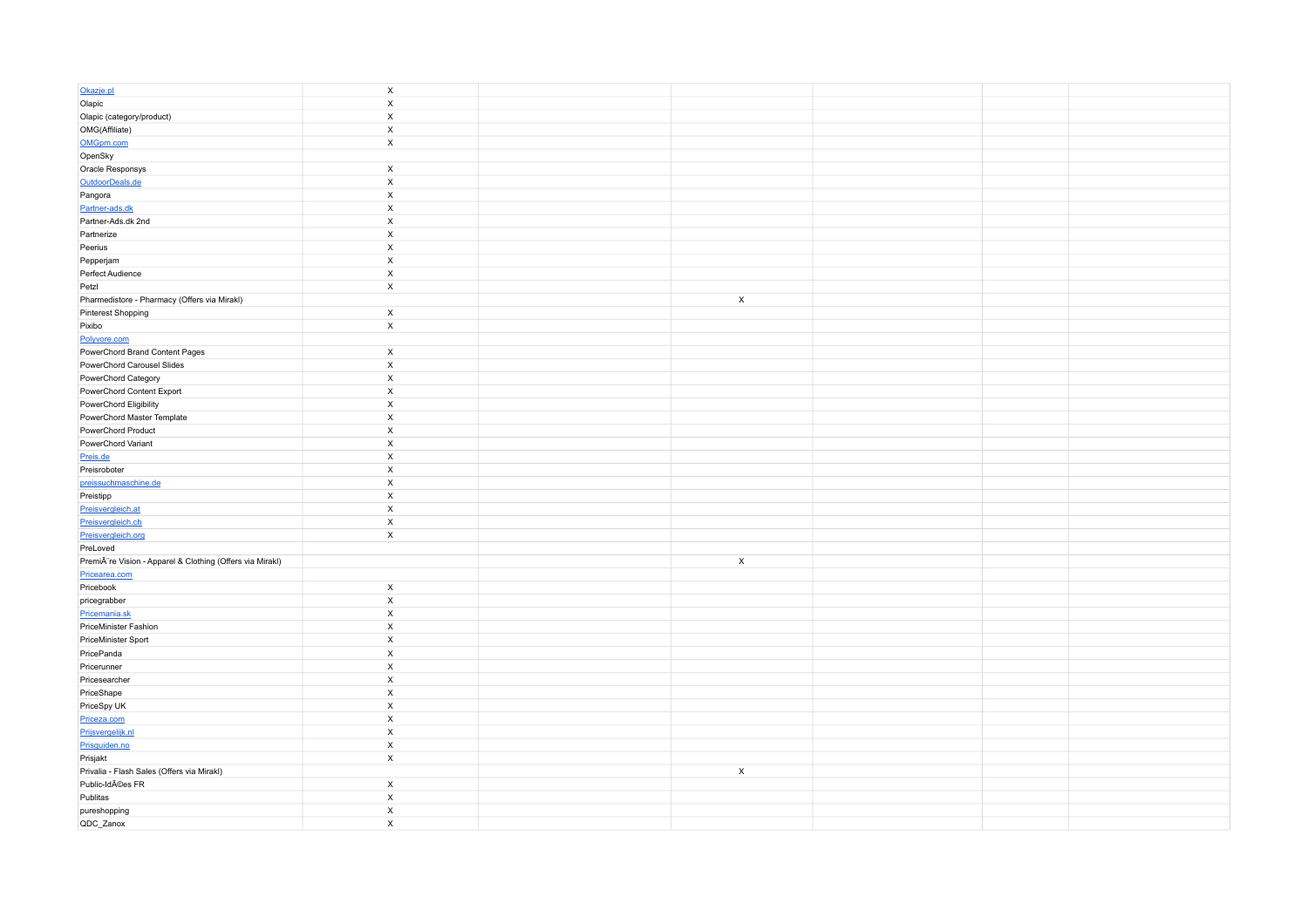| Quick Telecom                                              | $\mathsf X$               |             |                           |  |  |
|------------------------------------------------------------|---------------------------|-------------|---------------------------|--|--|
| Qwaiko                                                     | $\mathsf X$               |             |                           |  |  |
| radstore.de                                                |                           |             |                           |  |  |
| Rakuten Marketing Display                                  | $\mathsf X$               |             |                           |  |  |
| Rakuten Marketplace                                        |                           |             | $\mathsf{x}$              |  |  |
| rewardStyle                                                | $\mathsf X$               |             |                           |  |  |
| Rich Relevance - Full Catalog                              | $\mathsf X$               |             |                           |  |  |
| richrelevance Category                                     | $\mathsf X$               |             |                           |  |  |
| Ripley - Generalist (Offers via Mirakl)                    |                           |             | $\mathsf{X}$              |  |  |
| rocketfuel                                                 | $\mathsf X$               |             |                           |  |  |
| Roombeats                                                  | $\mathsf X$               |             |                           |  |  |
| Rueducommerce.fr                                           |                           |             |                           |  |  |
| Sailthru API                                               | $\boldsymbol{\mathsf{x}}$ |             |                           |  |  |
| Salesforce Commerce Cloud B2C: Bestsellers                 | $\boldsymbol{\mathsf{X}}$ |             |                           |  |  |
| Salesforce Commerce Cloud B2C: Catalog - Category Assignr  | $\boldsymbol{\mathsf{X}}$ |             |                           |  |  |
| Salesforce Commerce Cloud B2C: Categories Webshop Catal    | $\boldsymbol{\mathsf{X}}$ |             |                           |  |  |
| Salesforce Commerce Cloud B2C: Inventory                   | $\boldsymbol{\mathsf{X}}$ |             |                           |  |  |
| Salesforce Commerce Cloud B2C: Inventory (Delta)           | $\boldsymbol{\mathsf{x}}$ |             |                           |  |  |
| Salesforce Commerce Cloud B2C: List Prices                 | $\boldsymbol{\mathsf{X}}$ |             |                           |  |  |
| Salesforce Commerce Cloud B2C: Master Catalog              | $\boldsymbol{\mathsf{x}}$ |             |                           |  |  |
| Salesforce Commerce Cloud B2C: Master Catalog - Product A  | $\boldsymbol{\mathsf{X}}$ |             |                           |  |  |
| Salesforce Commerce Cloud B2C: Master Catalog - Product C  | $\boldsymbol{\mathsf{X}}$ |             |                           |  |  |
| Salesforce Commerce Cloud B2C: Master Catalog - Recomme    | $\boldsymbol{\mathsf{X}}$ |             |                           |  |  |
| Salesforce Commerce Cloud B2C: Master Catalog - Variation. | $\boldsymbol{\mathsf{x}}$ |             |                           |  |  |
| Salesforce Commerce Cloud B2C: Metadata                    | $\boldsymbol{\mathsf{X}}$ |             |                           |  |  |
| Salesforce Commerce Cloud B2C: Sales Prices                | $\boldsymbol{\mathsf{X}}$ |             |                           |  |  |
| Salesforce Marketing Cloud                                 | $\boldsymbol{\mathsf{X}}$ |             |                           |  |  |
| SAP PCM - Type Class Export                                | $\mathsf X$               | $\mathsf X$ |                           |  |  |
| Schottenland                                               | $\mathsf X$               |             |                           |  |  |
| Sello Json                                                 |                           |             |                           |  |  |
| Semknox                                                    | $\mathsf X$               |             |                           |  |  |
| Seznam                                                     | $\mathsf X$               |             |                           |  |  |
| ShareASale                                                 | $\boldsymbol{\mathsf{x}}$ |             |                           |  |  |
| Shareight                                                  |                           |             |                           |  |  |
| Shop.com                                                   | $\mathsf X$               |             |                           |  |  |
| Shopalike                                                  | $\boldsymbol{\mathsf{x}}$ |             |                           |  |  |
| Shopbot                                                    | $\boldsymbol{\mathsf{x}}$ |             |                           |  |  |
| Shopbot.ca                                                 | $\boldsymbol{\mathsf{x}}$ |             |                           |  |  |
| Shopello                                                   | $\boldsymbol{\mathsf{X}}$ |             |                           |  |  |
| Shopgate.com                                               | $\boldsymbol{\mathsf{X}}$ |             |                           |  |  |
| Shopify API (Full Product Export)                          | $\mathsf X$               | X           |                           |  |  |
| Shopify API (Orders)                                       |                           |             | $\boldsymbol{\mathsf{x}}$ |  |  |
| Shoplove                                                   | $\boldsymbol{\mathsf{X}}$ |             |                           |  |  |
| Shopmania DE                                               | $\boldsymbol{\mathsf{x}}$ |             |                           |  |  |
| Shopping.at                                                | $\boldsymbol{\mathsf{X}}$ |             |                           |  |  |
| Shopping.ch                                                | $\boldsymbol{\mathsf{X}}$ |             |                           |  |  |
| Shopping.com DE                                            | $\boldsymbol{\mathsf{X}}$ |             |                           |  |  |
| Shopping24.de (2018)                                       | $\boldsymbol{\mathsf{X}}$ |             |                           |  |  |
| ShopPrice                                                  | $\boldsymbol{\mathsf{x}}$ |             |                           |  |  |
| Shoppydoo                                                  | $\boldsymbol{\mathsf{X}}$ |             |                           |  |  |
| shoprocket                                                 | $\boldsymbol{\mathsf{X}}$ |             |                           |  |  |
| Shoprunner                                                 | $\mathsf X$               |             |                           |  |  |
| ShopStyle                                                  |                           |             |                           |  |  |
| ShopStyle   Delta                                          |                           |             |                           |  |  |
| ShopStylers.com                                            | $\mathsf X$               |             |                           |  |  |
| shoptoit.ca                                                | $\mathsf X$               |             |                           |  |  |
| Shopwahl                                                   |                           |             |                           |  |  |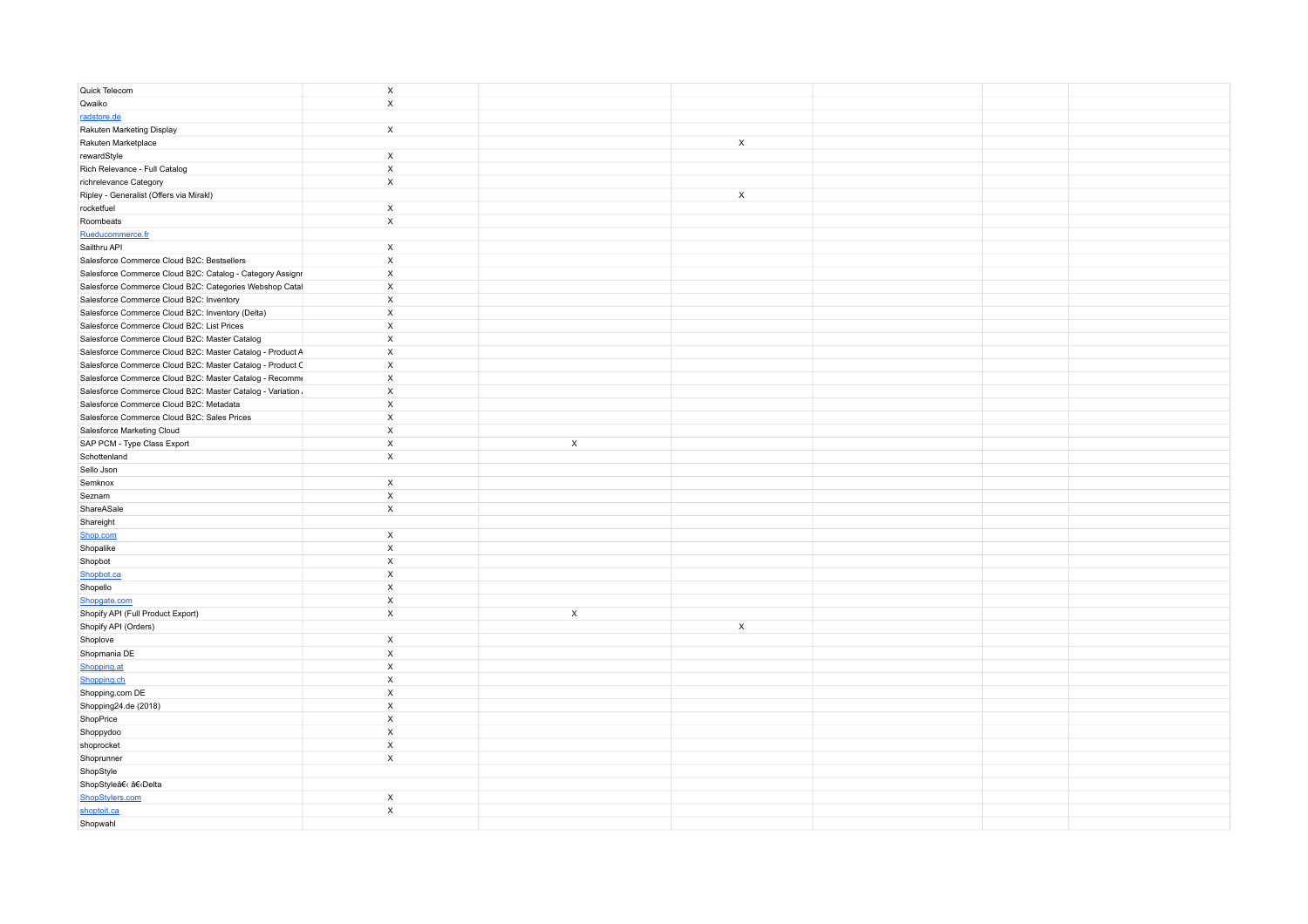| Shopzilla.com                                                       | $\mathsf X$               |             |  |  |
|---------------------------------------------------------------------|---------------------------|-------------|--|--|
| Shopzilla.com DE                                                    | $\mathsf X$               |             |  |  |
| Shopzilla.fr                                                        | $\mathsf X$               |             |  |  |
| Siemens Mobility - Germany (Offers via Mirakl)                      |                           | $\mathsf X$ |  |  |
| Siroop CH                                                           |                           |             |  |  |
| Sizmek                                                              | $\mathsf X$               |             |  |  |
| Skapiec                                                             | $\boldsymbol{\mathsf{x}}$ |             |  |  |
| Skinflint                                                           | $\mathsf X$               |             |  |  |
| Smart Commerce                                                      | $\mathsf X$               |             |  |  |
| SmarterHQ                                                           | $\mathsf X$               |             |  |  |
| Smartly Delta & Full Export                                         | $\mathsf X$               |             |  |  |
| Smartly.io                                                          | $\mathsf X$               |             |  |  |
| SmartShoppingAds                                                    | $\mathsf X$               |             |  |  |
| Smatch.com                                                          |                           |             |  |  |
| sneaker.sale                                                        | $\mathsf X$               |             |  |  |
| Snif.gr                                                             | $\mathsf X$               |             |  |  |
| Sonicprice                                                          | $\boldsymbol{\mathsf{X}}$ |             |  |  |
| Soquero                                                             | $\mathsf X$               |             |  |  |
| SortPrice                                                           | $\overline{\mathsf{x}}$   |             |  |  |
| Sovendus                                                            | $\mathsf X$               |             |  |  |
| sparmedo                                                            | $\mathsf X$               |             |  |  |
| Spot-A-Shop                                                         |                           |             |  |  |
| Srovname.cz                                                         | $\mathsf X$               |             |  |  |
| Struq feed                                                          | $\mathsf X$               |             |  |  |
| Stylefruits DE                                                      |                           |             |  |  |
| StyleLounge                                                         | $\mathsf{x}$              |             |  |  |
| Styletoday Shop                                                     |                           |             |  |  |
| Stylight                                                            |                           |             |  |  |
| Stylink DE                                                          | $\pmb{\times}$            |             |  |  |
| suche.ch                                                            | $\boldsymbol{\mathsf{x}}$ |             |  |  |
| Sunday Sky                                                          | $\mathsf X$               |             |  |  |
| TargetPerformance                                                   | $\mathsf X$               |             |  |  |
| Tellapart                                                           | $\mathsf X$               |             |  |  |
| Testberichte.de                                                     | $\mathsf X$               |             |  |  |
| Testsieger                                                          | $\mathsf X$               |             |  |  |
| The Phone House - Cultural Goods (Offers via Mirakl)                |                           | $\mathsf X$ |  |  |
| TikTok - File Export                                                | $\mathsf X$               |             |  |  |
| Toppreise.ch                                                        | $\mathsf X$               |             |  |  |
| topten.ch                                                           | $\mathsf X$               |             |  |  |
| TousLesPrix                                                         | $\mathsf X$               |             |  |  |
| Toyota Material Handling - Industrial Equipment (Offers via Mirakl) |                           | $\mathsf X$ |  |  |
| tracdelight (DE)                                                    | X                         |             |  |  |
| tracdelight (EN)                                                    | $\mathsf X$               |             |  |  |
| Trade Me (NZ)                                                       |                           |             |  |  |
| TradeDoubler                                                        | X                         |             |  |  |
| Tradelab                                                            | $\boldsymbol{\mathsf{X}}$ |             |  |  |
| TradeTracker                                                        | $\mathsf X$               |             |  |  |
| trbo                                                                | $\mathsf X$               |             |  |  |
| Trendig.se                                                          | $\mathsf X$               |             |  |  |
| TripAdvisor - Hotels                                                | $\mathsf X$               |             |  |  |
| TripAdvisor - Rooms                                                 | $\mathsf X$               |             |  |  |
| TripAdvisor - Rooms Availabilities                                  | $\mathsf X$               |             |  |  |
| TrovaPrezzi Network                                                 |                           |             |  |  |
| Trovit                                                              | $\mathsf X$               |             |  |  |
| tuznajdziesz                                                        | $\mathsf X$               |             |  |  |
| Tweakers.net/Pricewatch                                             | $\mathsf X$               |             |  |  |
| Twenga                                                              | $\boldsymbol{\mathsf{x}}$ |             |  |  |